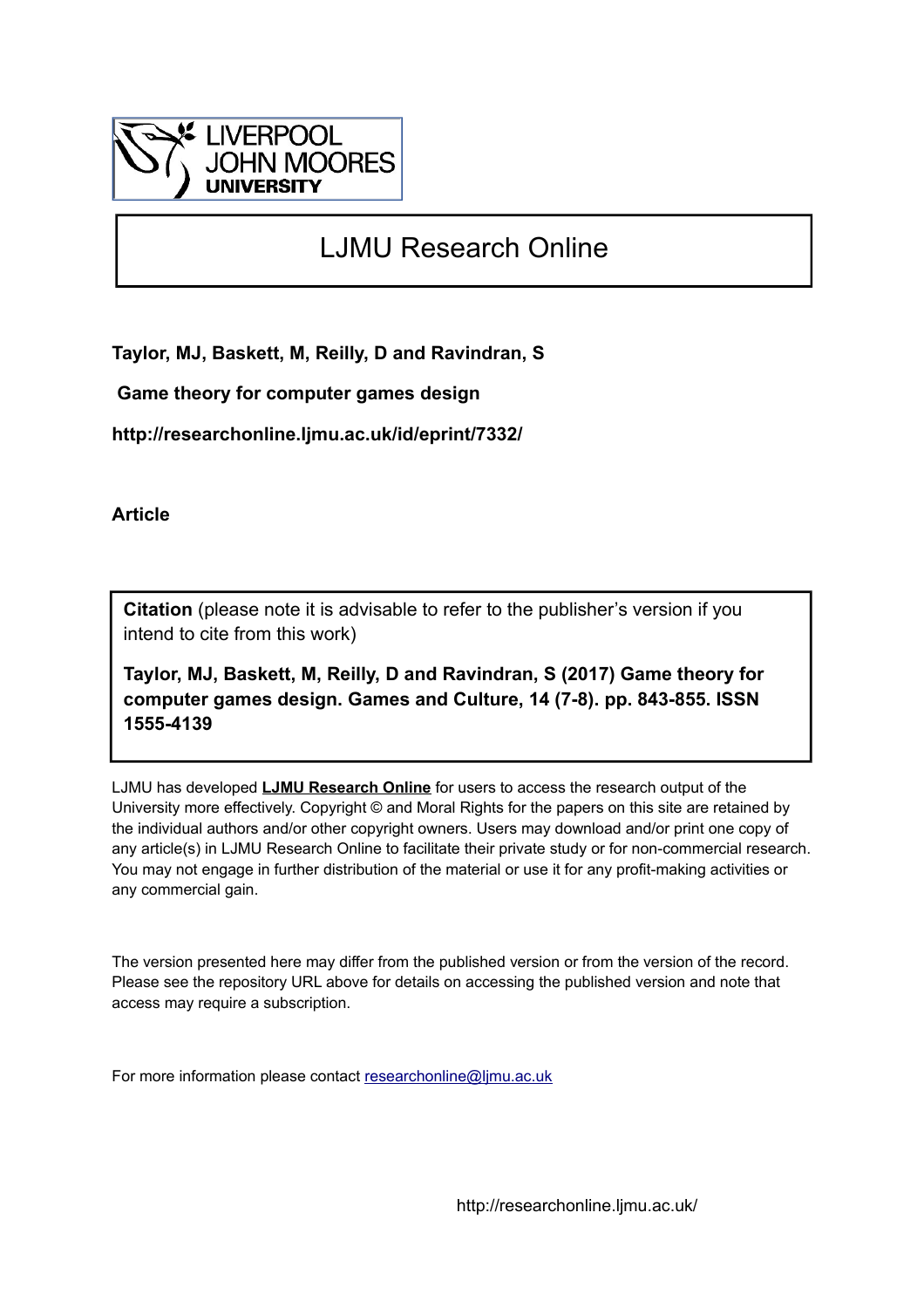**Game theory for computer games design**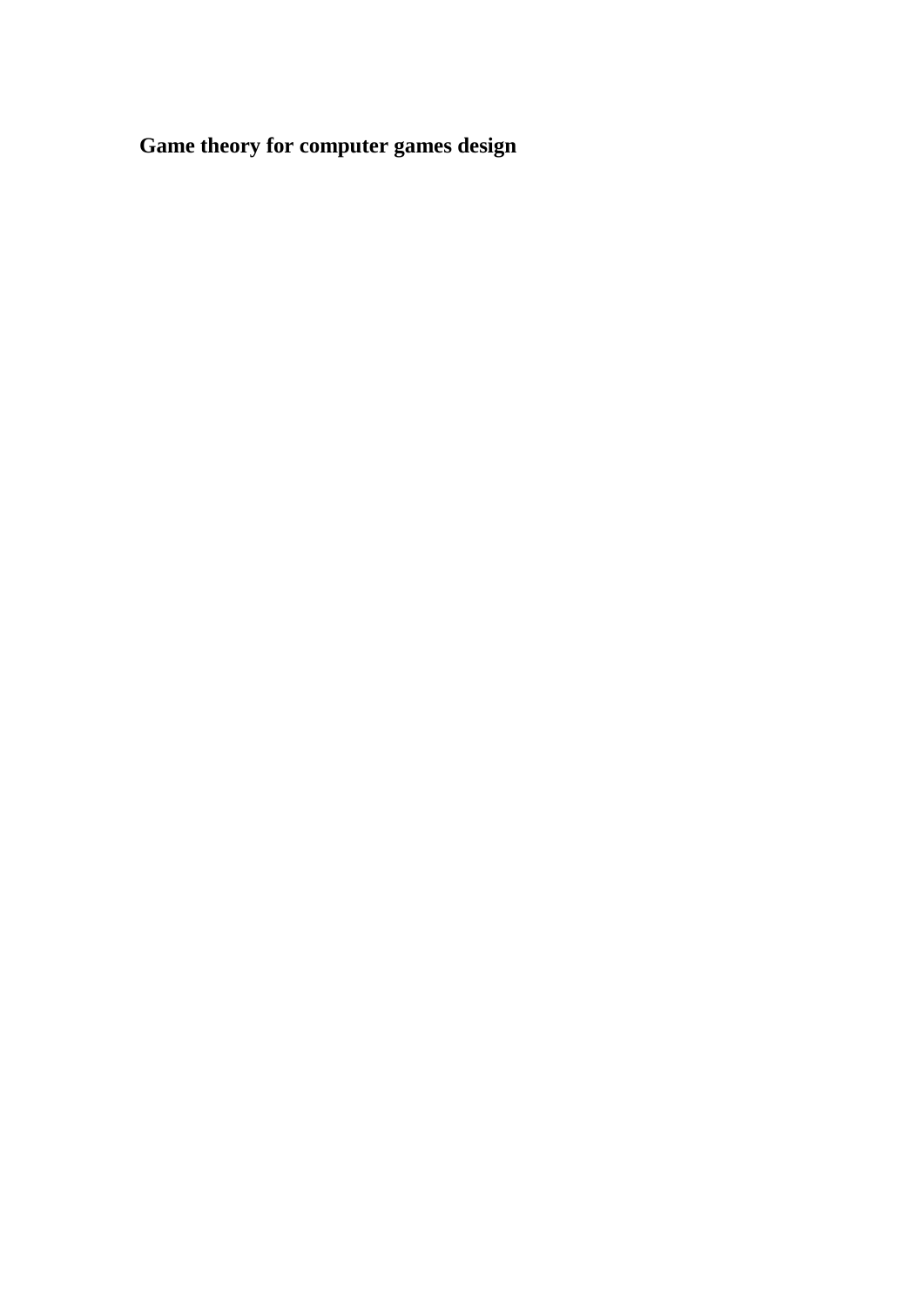# **Abstract**

Designing and developing computer games can be a complex activity that may involve professionals from a variety of disciplines. In this article, we examine the use of game theory for supporting the design of game play within the different sections of a computer game, and demonstrate its application in practice via adapted high-level decision trees for modelling the flow in game play and payoff matrices for modelling skill or challenge levels.

**Keywords**: Computer game, game theory, game play, modelling, design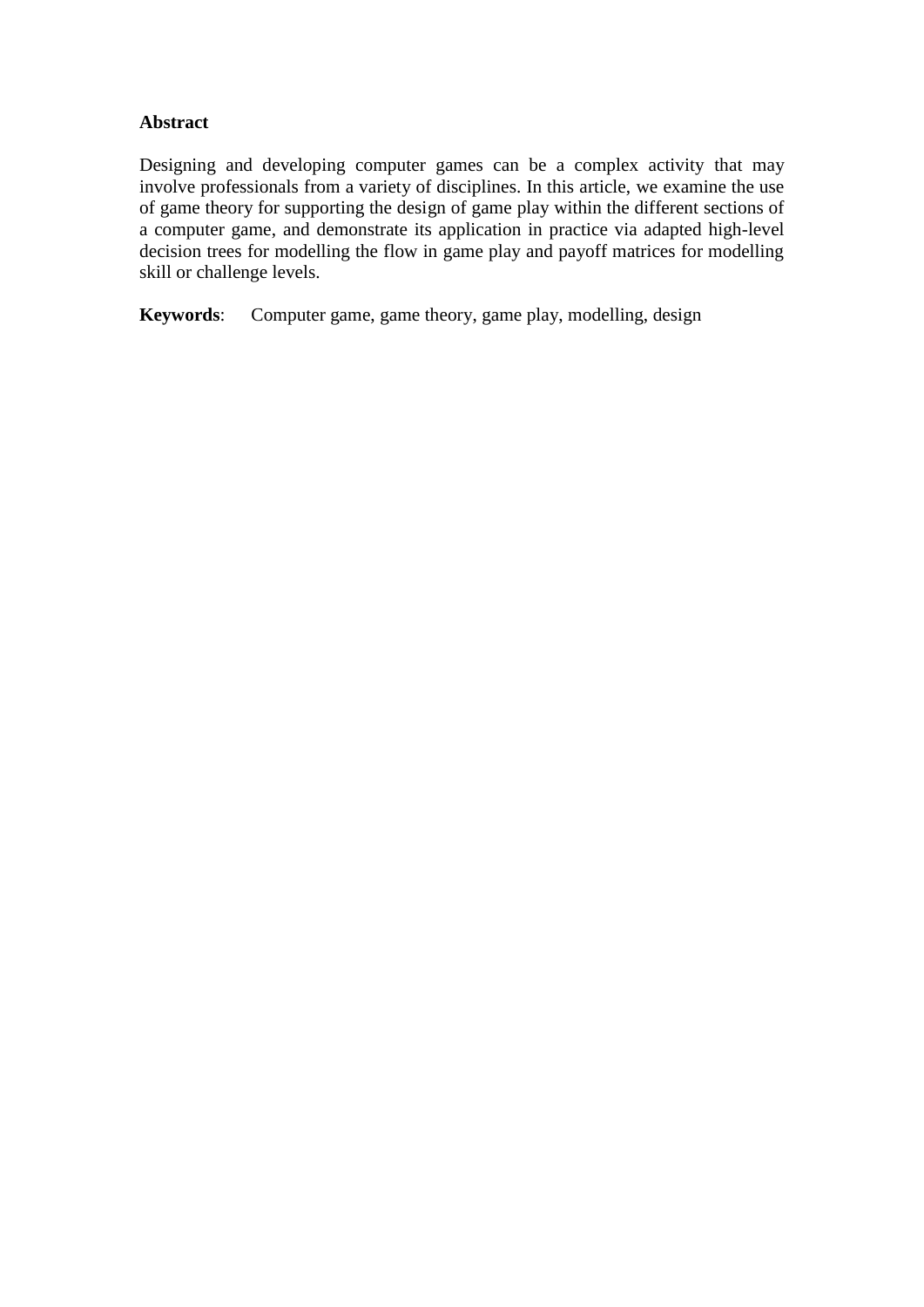## **Introduction**

Modern computer games may be composed of hundreds of thousands, or even millions of lines of program code (Ampatzoglou and Stamelos, 2010). Typically, modern computer games will involve a variety of discrete and analogue inputs from the player that will control an often rich and complex multimedia system, with many games now being online. When designing a new computer game it may be difficult to communicate design concepts to the variety of professionals involved. It can be particularly difficult to communicate the game play, or flow of the computer game to the different professionals involved (Hunicke et al; 2004, Dormans, 2011; Smith et al, 2010; Treanor et al, 2012). O'Hagan et al (2014) commented that there is no single model that serves as a best practice process model for computer game development and it is a matter of deciding which model is best suited for a particular game.

In this paper, we examine how game theory can be applied to computer games design to model the game play within particular sections of a computer game. In particular, we examine how game theory can be applied to create adapted high-level decision trees that pictorially represent the main game play pathways and incorporate symbolic representations of the fixed, portable and interactive game objects within a section of a computer game. In addition, we examine how payoff matrices can be used to support the design of the level of skill and challenge of the different sections of a computer game.

The rationale for applying game theory to computer games design, and in particular, for developing techniques for representing game theory based game play is that it can be particularly difficult to model, describe and document the actual game play within a computer game. That is to identify, model, document and communicate the main choices (or decisions) available to a game player and the interactions that will alter the game play based upon the inputs made be the game player, and the level of skill or challenge of different computer game segments. Game theory provides a more formalised mechanism for examining what actually takes place when a computer game is played. This provides a basis for a more formalised description and representation of the game play. Although formal detailed mathematical decision trees would be overly complex and unwieldy even for the simplest of computer games, they can be adapted to represent higher level views of game pathways, and by the incorporation of symbolic representations of game objects, can visually represent in a simple and easy to understand manner the game play within a section of a computer game. In addition, high-level payoff matrices can be used to support the design of different game levels in terms of the skill and challenge of the different sections within a computer game.

## **Literature review**

#### *Game theory*

Game theory was initially developed as a branch of economics (Von Neumann and Morgenstern, 1944). Game theory concerns the mathematical study of decision making. Game theory was developed to model how individuals behave in specific circumstances that resemble simple kinds of games. Game theory can be used to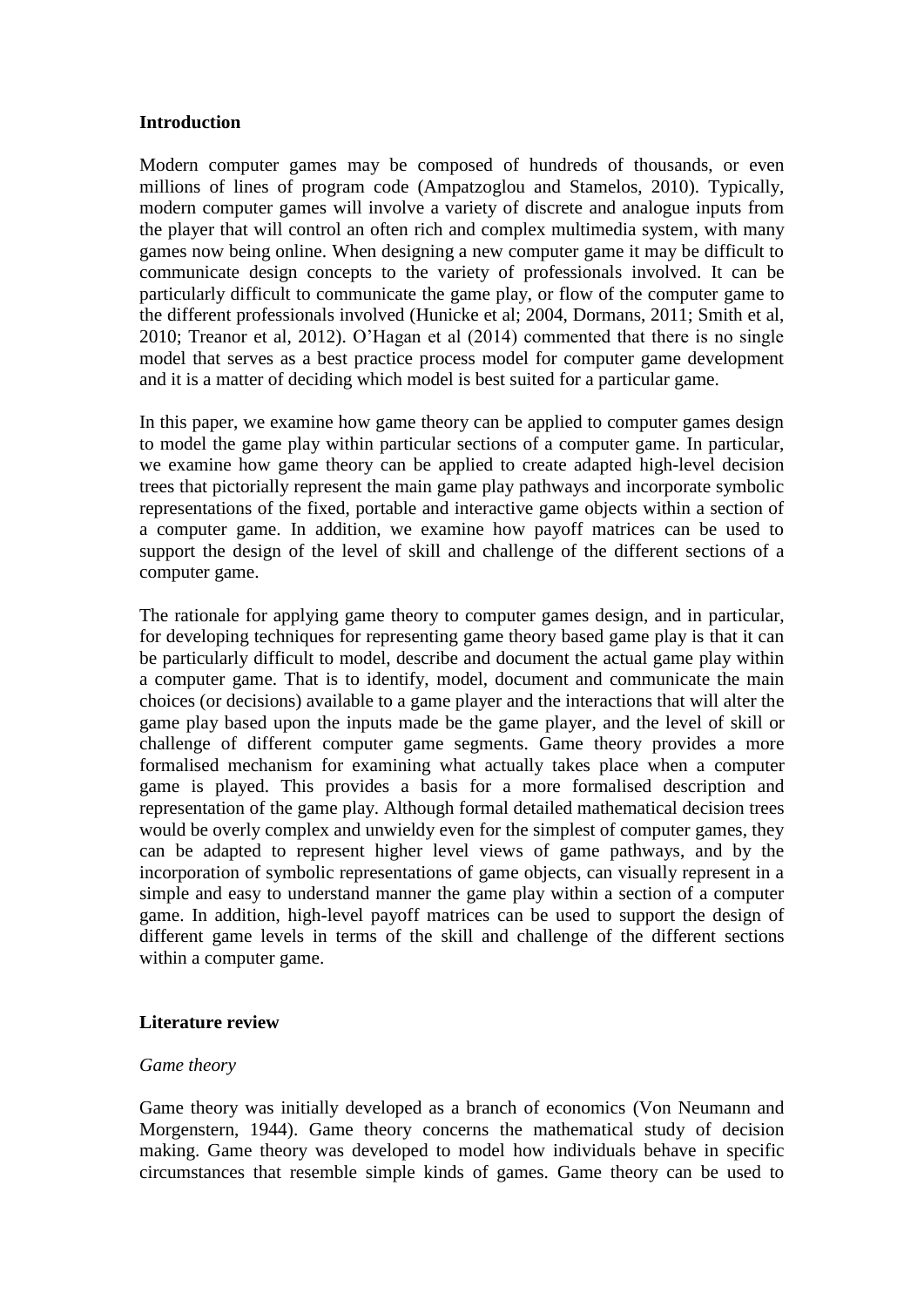examine the relationships between decisions and outcomes (Saken and Zimmerman, 2004). A game in the context of game theory can be described as a contest (or play) amongst adversaries (or players) operating under constrains (or rules) for an objective (winning) (Stenros, 2016; Ellington et al, 1982). Game theory can be used to structure and analyse problem situations. Formal modelling of a situation as a game can involve determination of the players, their options, and consideration of strategies and preferences (Qureshi et al, 2012).

Game theory includes the concept of utility*,* which can be described as a mathematical measure of player satisfaction (Von Neumann and Morgenstern, 1944). In game theory, for all the outcomes that a decision might have, a utility can be assigned to that decision. Another game theory concept is that of the saddle point property which concerns the choices of game players that lead to the same result (Von Neumann and Morgenstern, 1944). A further game theory concept is that of the payoff matrix which maps the decision making process into a grid structure. One axis of the grid represents one player's decision. The other axis of the grid represents the other player's decision. The cells within the grid represent the outcomes reached depending on which decisions were made (Saken and Zimmerman, 2004).

#### *Computer games design approaches*

Various computer games design approaches have been developed. These include: flowcharts (Akcaoglu, 2016); storyboards (Frossard et al, 2012; Moreno-Ger, 2007); topological maps or graphs, with nodes representing scenes and edges representing the transitions between them (Gold, 2004), state transition models (LaMothe, 2002); and UML use case and class diagrams (Tenzer and Stevens, 2007; Ampatzoglou and Stamelos, 2010; Ampatzoglou and Chatzigeorgiou, 2007). Decision trees (Jones, 2008) can be used to design game play where the different paths in the decision tree relate to different paths that can be chosen by a player, or the different outcomes that can result from the actions of the game player (Woodcock, 1999). A decision tree is a branching tree-style diagram that can outline the set of possible actions and decisions that a player could make in a game. Decision trees can model how players move through the space of possibilities of a computer game (Saken and Zimmerman, 2004). Game flow design (Taylor et al, 2006) can be used to design the overall flow of the game play in sections of computer games. A variety of different approaches to designing the game flow of computer games have been proposed. Hunicke et al (2004) developed the MDA framework (Mechanics, Dynamics, and Aesthetics) which enables gameplay to be described in terms of game mechanics that describe the particular components of the game, at the level of data representation and algorithms. Dynamics describe the run-time behaviour of the mechanics acting on player inputs and each other's outputs over time. Aesthetics concern the emotional responses evoked in the player. Dormans (2011) proposed the Machinations framework that uses diagrams similar to Petri nets to represent the flow of tangible and abstract resources through a computer game. The diagrams comprise of elements such as pools, drains, gates, sources, converters and traders as well as connector symbols for representing game flow. Smith et al (2010) developed the Ludocore logical "game engine" based upon event calculus, that links game rules to formal logic used by automated reasoning tools in artificial intelligence. Treanor et al (2012) proposed the concept of micro-rhetorics, which are patterns of game mechanics and beliefs about static visuals and sounds, that can be used to represent the ideas that form the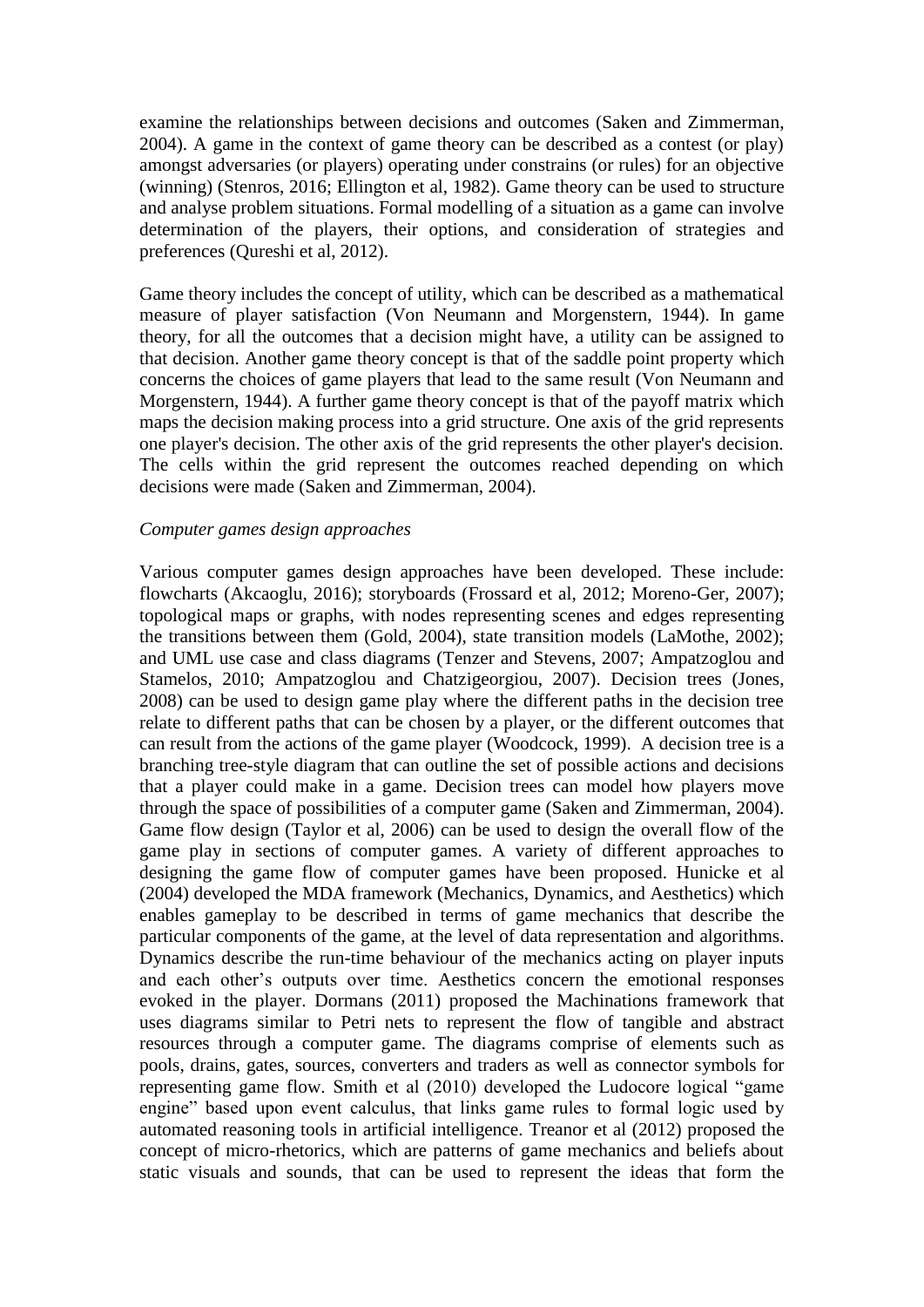foundation of representation for a computer game. Martens (2015) created the Ceptre methodology, which can be used for understanding games based on linear logic, a formal logic concerned with resource usage that can support rapid prototyping for experimental game mechanics.

## *Game theory for computer games design*

Game theory examines the relationships between decisions and outcomes. The interactivity between actions and outcomes can be used to model game play (Davis, 1983). A game theory view of the design of a computer game can involving viewing a computer game as a series of strategic decisions made by the player. The game play within a computer game can be ordered and structured by rules. Rules can constitute the inner form or organization of a computer game, and rule schemas can provide analytic tools that mathematically dissect computer games (Saken and Zimmerman, 2004). Game theory can be used to develop the 'rules of play' for a computer game. Decision trees that can formally mathematically represent the pathways within a computer game can potentially help computer games designers understand how game players can move through the space of possibilities within the different parts a computer game.

## **Research methodology**

Theoretical research was utilised to develop an approach for applying game theory to computer game design via an adapted decision tree approach and payoff matrices. The approach developed aimed to support the computer game design process for computer games that involve a variety of player choices, a variety of game pathways, and a variety of game outcomes (for example, first person shooter and puzzle games).

The approach for computer game design that was developed aimed to support the process of computer game development from the conceptual design stage to the physical program design stage. The approach aimed to reduce the complexity of computer game inputs, pathways and rules to a manageable level, where sections of a computer game can be diagrammatically represented to indicate the main pathways, main player choices and main outcomes, and where levels of skill and challenge can be modelled.

Incorporating symbols for inanimate game objects, portable game objects, and interactive game objects into a decision tree structure can support a more visual representation of the gameplay within a given section of a computer game. High-level payoff matrices can assist in designing levels of skill or challenge. In commercial practice, the computer games design process may typically involve higher level storyboarding and detailed program design, with less emphasis on the mid-level of actual gameplay design.

## **Research Results**

## **Game theory for computer games design**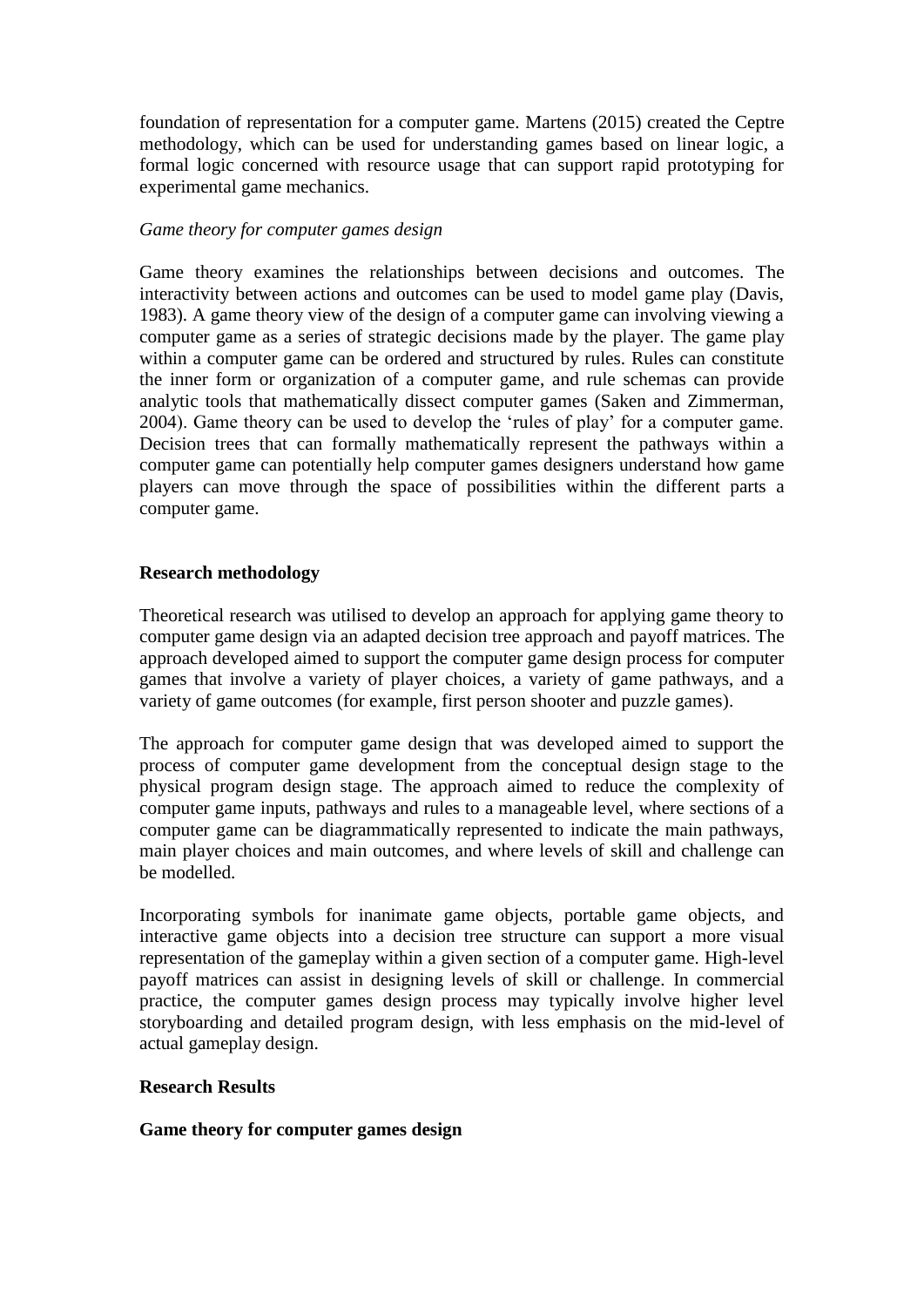Game theory can be applied to computer game design to model the game play within a particular section of a computer game. The game play could be represented by a formal mathematical decision tree. However, for even the most simple of games, e.g. noughts and crosses, a full formal mathematical decision tree would be complex and unwieldy. For the game of noughts and crosses using a fixed frame of spatial reference the number of branches on a full formal mathematical decision tree would be 9x8x7x6x5x4x3x2x1 assuming that all possible game play moves were used (even those that adopted no strategy). The complexity of this decision tree could be slightly reduced using an initially non-fixed frame of spatial reference, in the sense that for the first move in noughts and crosses due to symmetry (or equivalence) it would not make any difference, if for example, any of the four corners was chosen. A similar concept of equivalence of decision tree branch could be applied to more complex computer games design, for example, if in a first person shooter game, the game play represented by the choice of two similar weapons was equivalent. Visually the choice of weapons would be different, however, in terms of interactions with other game objects they would be the same (or equivalent).

#### *Adapted decision trees for computer games design*

In terms of applying game theory to computer games design, when creating decision trees (or game trees), it is the game interactions (or main decision points) that are of most interest. Game interactions could be with fixed inanimate objects (that can be graphically represented within a decision tree by boxes) or with animate objects (that can be graphically represented within a decision tree by ovals) (Taylor et al, 2006), or portable game objects (that can be graphically represented within a decision tree by diamonds).

Traditional decision trees can be used to determine the likelihood of events occurring e.g. the likelihood of a head or tail in a game of heads or tails. In complex computer games, the likelihood of success (or completion of a particular game segment) would be unwieldy to calculate in a formal mathematical decision tree sense. However, it can be possible to represent the likelihood of success in terms of the parameters required for success. Typically, in most computer games, using the control set provided by the game controller the main parameters of the actions employed by the game player are choice (in terms of which button to press), speed (in terms of how quickly a button is pressed or a joystick is moved) and accuracy (in terms of how precisely a joystick is moved in a particular direction or directions).

The major limitation of formal mathematical decision trees is the nature of their construction, in terms of the order of decisions. Unless a computer game was to be played in a strict order, then attempting to create a decision tree for a whole game would be inappropriate and unwieldy. However, although ordering may be inappropriate on a larger scale, on the smaller scale of game segments, or mission segments, decision trees can provide a useful framework for designing game play.

Each branch on the adapted decision tree represents a set of game states (for example, amount of ammunition and health status in a first person shooter game), and a set of game inputs (for example, the speed and direction of movement towards a game object). Thereby the complexity and size of the decision tree for game design of a given game segment can be reduced to a manageable size and complexity. Figure 1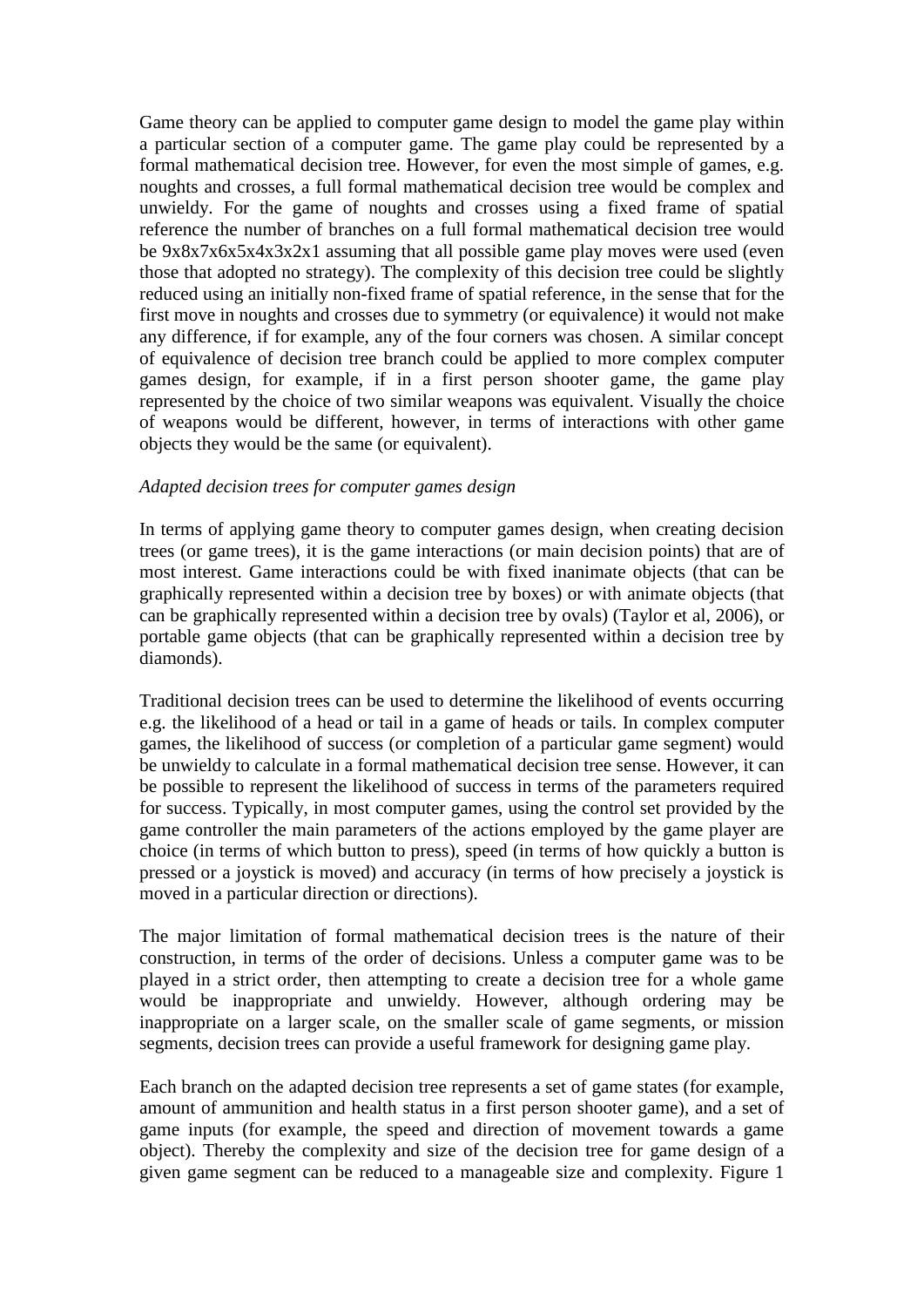represents the design of a simple example of a very small segment of a hypothetical game scenario. This shows the game objects with which the player may interact, and the nature of the interaction in terms of (in this instance) how fast and how accurately the game characters (Opponent 1 and Opponent 2) will respond.





## *Game theory concept of utility for computer games design*

The game theory concept of utility (which can be described as a mathematical measure of player satisfaction) can be incorporated into computer games design by considering player satisfaction (in terms of actual game play) (Boyle et al, 2012) as relating to computer games in which there is an appropriate variety of choices (as represented by the different pathways within the adapted decision tree structures) and an appropriate level of challenge (as represented by factors such as the speed and accuracy of player inputs) in order to complete the different computer game segments (Jeffries, 2011).

# *Game theory concept of the saddle point property for computer games design*

The game theory concept of the saddle point property concerns the choices of game players that lead to the same result (Von Neumann and Morgenstern, 1944). A saddle point can be viewed as an optimal solution to a computer game. For example, if in a first person shooter game, the choice of a particular type of weapon (e.g. a heavy machine-gun) meant that the player would almost always easily complete that particular section of the game, then the player might always make that choice and lessen the meaning and variety of the game play. Careful construction of the adapted decision tree structures can attempt to avoid creating saddle points (or simple shortcut routes) for the player in the computer game design.

Some outcomes in a computer game can potentially be more determined by game design rather than player input (for example, the availability of spare ammunition in a first person shooter game). Such elements of game design can be used to set the 'level' of the game play, and relate to the probability of a player successfully completing a particular game play path through the decision tree for a given game segment. Computer games may be designed so that players have to seek out different styles of play and game paths to win, or games may be designed so that players are forced down particular game pathways. More advanced forms of game play could assess the player's 'ability level' based upon previous game play and alter the level of difficulty to further challenge the player.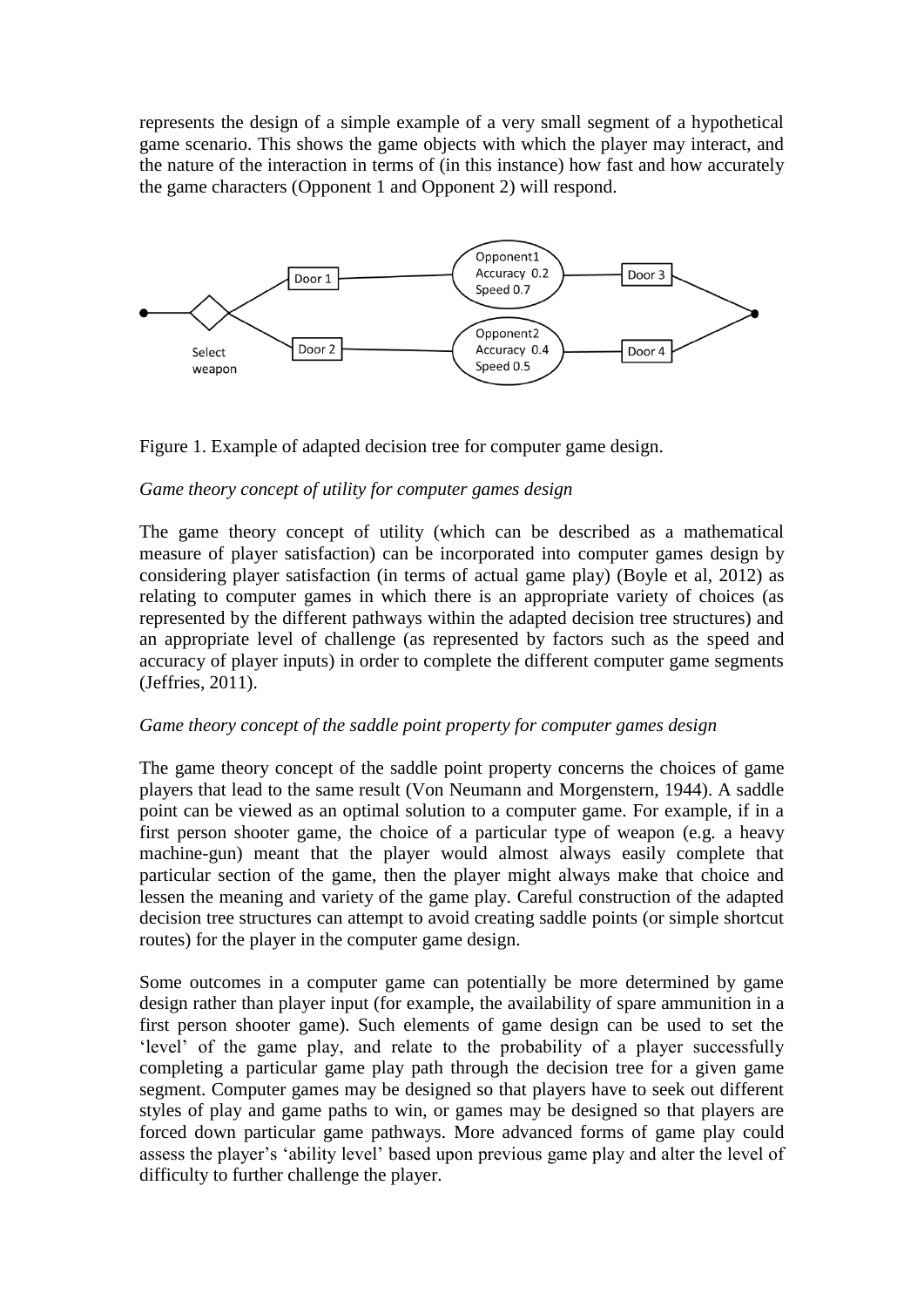#### *Payoff matrices for computer games design*

Rollings and Morris (2004) described the concept of game balance, which included three different categories: Player/player balance that concerns making a multiplayer game fair so that each player gets no other special advantage but their skill; Player/gameplay balance that involves ensuring that the player's learning curve is matched by rewards that keep them playing; and Gameplay/gameplay balance that relates to features within the game being balanced against each other. The game theory concept of the payoff matrix can be used to model the player's decision making process into a grid structure in order to analyse, document and communicate the skill or challenge levels within the sections of a computer game. A payoff matrix can be described as a visual representation of all the possible outcomes that can occur when two individuals have to make a strategic decision. One axis of the payoff matrix can represent the player's decision. The other axis of the payoff matrix can represent the software based opponent player. The cells within payoff matrix represent the outcomes that depend upon the player and software based opponent player decisions. For simple games such as those were the player selects one choice out of a range of choices, the payoff matrix could be fairly straightforward. As with the application of decision trees for computer game design, using formal mathematical payoff matrices for every possible decision and action taken by a computer game player in more complex games would be unwieldy and unfeasible. However, it is practicable to use high-level payoff matrices that model more generic level decisions made by players within a given segment of a computer game. For example, in one of the first computer games, Pong (a table tennis simulation game) (Dickey, 2005) the accuracy of the movements made by the player affected the outcome of the game, as ball contact with the outer edges of the ping pong bat returned the ball at smaller (and more difficult) angles. Thus, a payoff matrix for this computer game could model high and low player accuracy outcomes as generic player decisions. Rollings and Morris (2004) commented that even when payoff matrices are only a very abstract model of a game, they can be useful in balancing different elements of the game design.

As an example, within Figure 1, a payoff matrix could be used to determine what skill level (or level of challenge) would be required with regard to the game play involving either of the two software based opponents (or players). The elements of the payoff matrix could either be estimated by the computer game designer, or could be more statistically determined by conducting experiments with actual game players in a test environment to determine distributions of outcomes (Fullerton, 2008). This can essentially examine the probability of success of game players as they engage in the game play of the different sections of the computer game. Playtesting is something that a computer games designer can perform throughout the entire design process of a computer game in order to gain an insight into whether or not the computer game is achieving player experience goals (Fullerton, 2008). A simple way to ensure balance in a computer game could be by exact symmetry, which means that players would have exactly the same weapons, manoeuvers, hit points, etc., however typically asymmetries are often necessary for reasons of computer game realism or aesthetics (Rollings and Morris, 2004). For multi-player on-line computer games, statistical analysis of the strategies used by a large number of players via payoff matrices could be used to better understand the typical strategies used by game players, which could then be used to inform game design. In summary, payoff matrices may initially be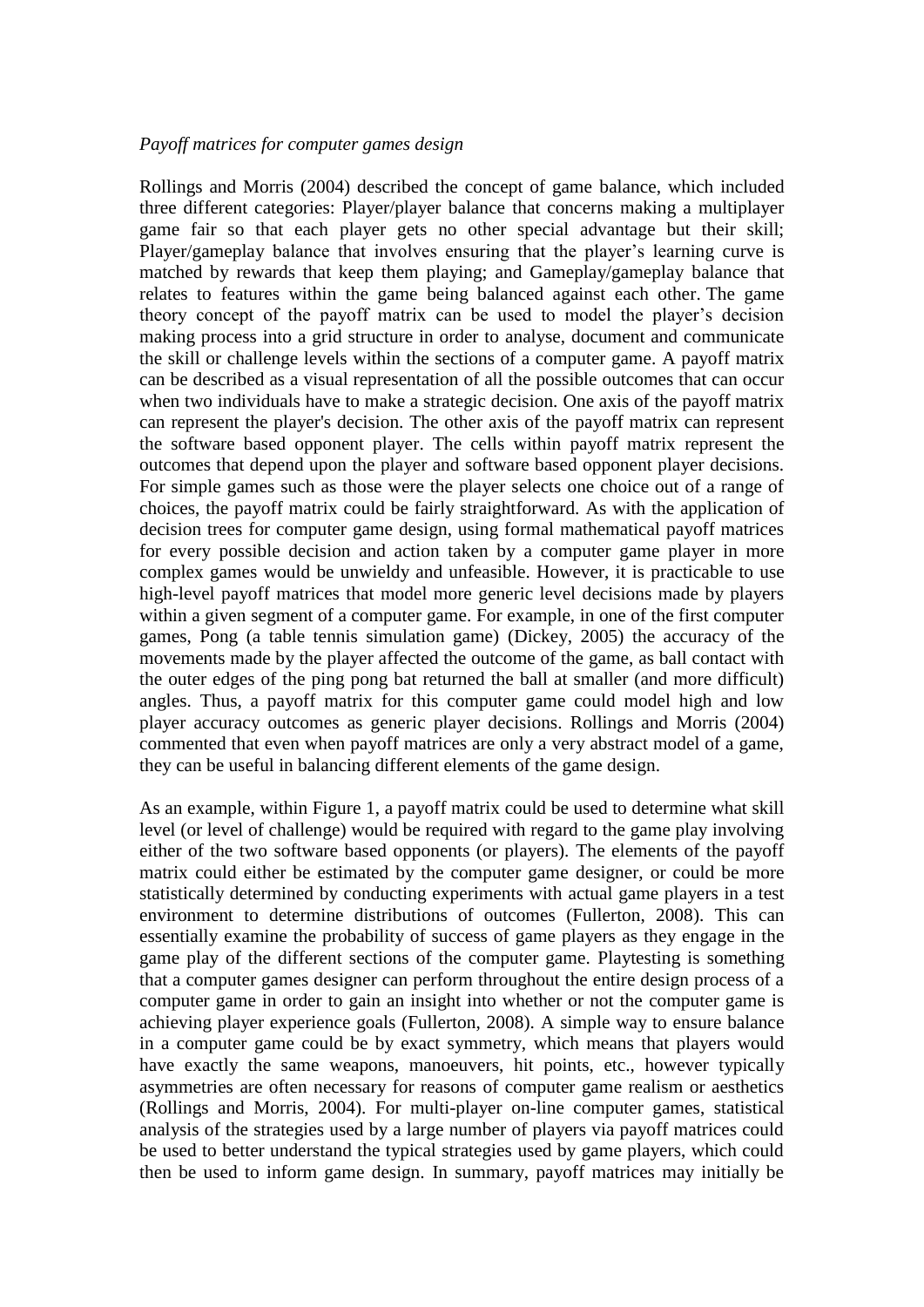proposed by a game designer, in terms of the variables against which the outcomes will be measured, and initial estimates of the likely outcome probabilities. However, in order to achieve appropriate gameplay experience for a variety of game players, it would be practicable to undertake experimentation in terms of adjustments of the variables involved and detailed playtesting, in order to ensure that the payoff matrices represent a statistically representative assessment of the gameplay.

|                                             | Player                         |                                    |                                |  |
|---------------------------------------------|--------------------------------|------------------------------------|--------------------------------|--|
| Software based opponent player (or players) | High                           | High<br>speed /<br>low<br>accuracy | High<br>accuracy/<br>low speed |  |
|                                             | speed /<br>low<br>accuracy     | Likely<br>draw                     | Player wins                    |  |
|                                             | High<br>accuracy/<br>low speed | Player<br>loses                    | Likely draw                    |  |

Figure 2. Payoff matrix example to illustrate how different factors could be used to determine and document the skill or challenge level of the sections within a computer game.

Figure 2 shows a simplified payoff matrix that could be proposed by a game designer to determine what skill level (or level of challenge) would be required with regard to the game play involving either of the two software based opponents (or players) from Figure 1. In terms of the skill level or challenge level of the different sections of a computer game, the payoff matrices could be used to apply the concept of the Nash equilibrium (Nash, 1951) in which the player (and the software based opponent player) would be assumed to be aware of the equilibrium strategy of the other player, and neither player would have anything to gain by changing strategy. An equilibrium state could represent an "average" game player. Novice, and skilled player levels could then be set in terms of, for example, the speed and accuracy of the player inputs that would lead to outcomes more favourable or less favourable to the player.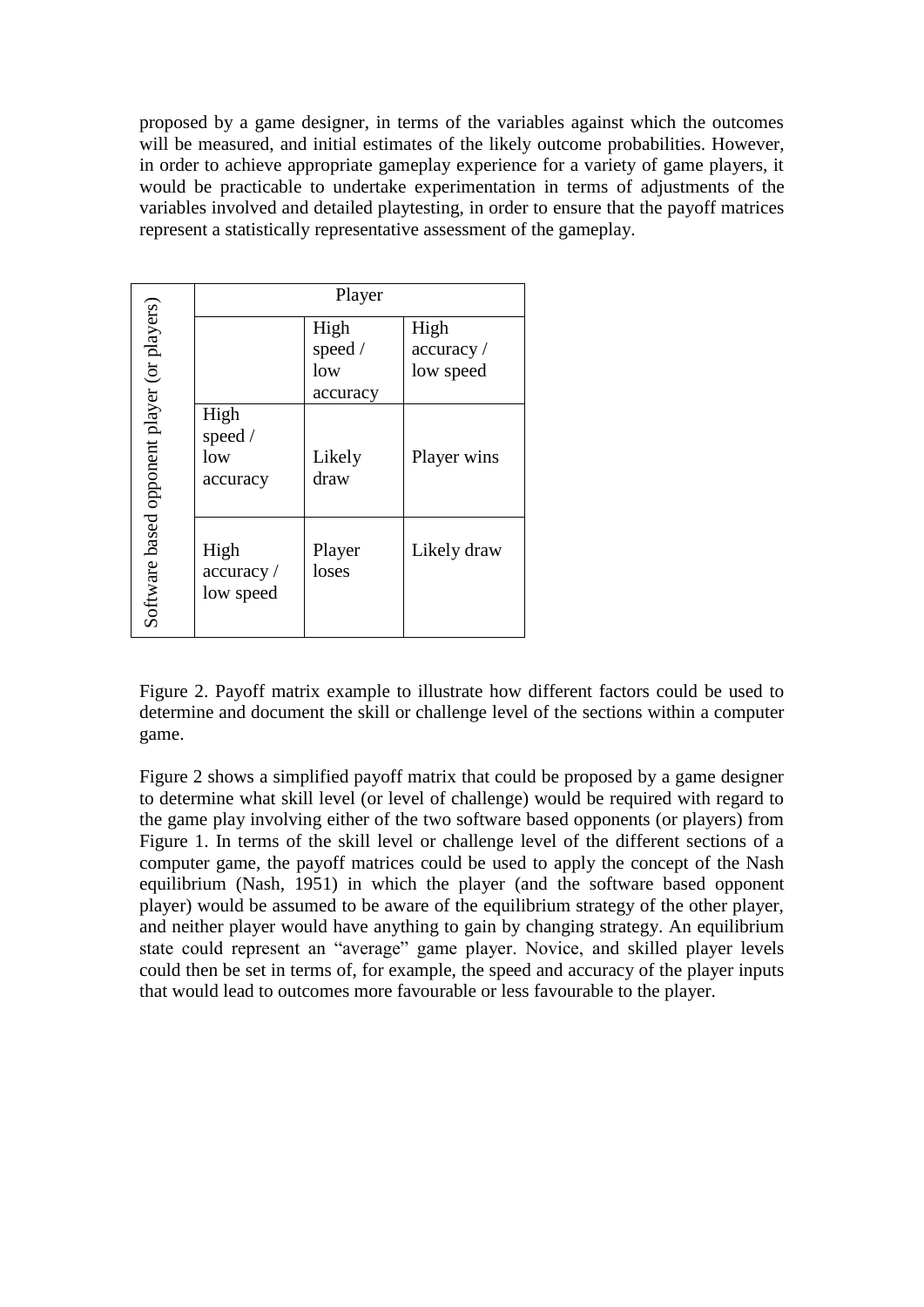|                                             | Player                             |                                    |                                 |  |
|---------------------------------------------|------------------------------------|------------------------------------|---------------------------------|--|
| Software based opponent player (or players) |                                    | High<br>speed /<br>low<br>accuracy | High<br>accuracy /<br>low speed |  |
|                                             | High<br>speed /<br>low<br>accuracy | 50, 50                             | 20,80                           |  |
|                                             | High<br>accuracy<br>low speed      | 80, 20                             | 50, 50                          |  |

Figure 3. Simple example payoff matrix for the skill or challenge level of a section within a computer game.

Figure 3 . shows a simple example payoff matrix based upon an analysis of different games played by actual game payers during playtesting for a given section of a computer game. The first number in each cell is the payoff (or probability of success) for the software opponent and second number in each cell is the payoff (or probability of success) to the player. If the player and software opponent use the same strategy (high accuracy / low speed or high speed / low accuracy) then the player will win 50% of the time and the software opponent will win 50% of the time. However, if the player adopts a high accuracy / low speed strategy and the software opponent adopts a high speed / low accuracy then the player will win 80% of the time. Similarly, if the software opponent adopts a high accuracy / low speed strategy and the player adopts a high speed / low accuracy then the software opponent will win 80% of the time.

A payoff matrix can be used to predict the choices or actions of the players. Here we assume that if there is a dominant strategy , then the player would choose that strategy. A dominant strategy is a best response to every strategy of the other player. In the example above, the two strategies available are S1 - 'High accuracy / low speed' and S2 - 'High speed / low accuracy'. The game player would typically always choose the 'High accuracy / low speed' strategy (S1) over the 'High speed / low accuracy' strategy (S2) for the following reasons:

Firstly, if the software based opponent player's choice is S2 then the best response from the game player would be S1. Because the game player wins.

Secondly, if the software based opponent player's choice is S1 then the best response from the game player would be S1. Because a 'likely draw' is better than the game player losing .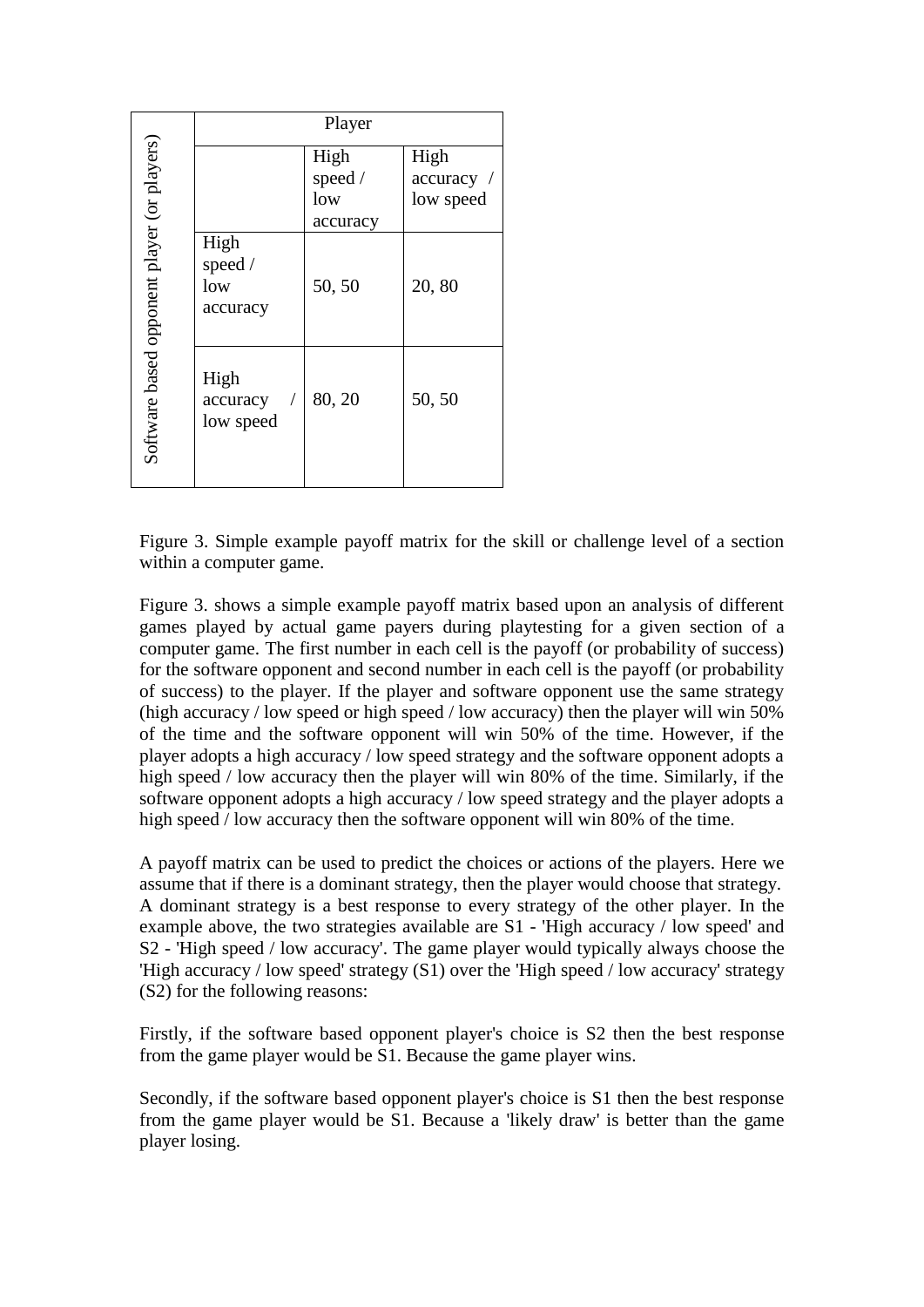So regardless of the software based opponent player's choice, the game player would typically always choose S1, the 'High accuracy / low speed' strategy. Similarly, we can say that the software based opponent player would always choose the S1 'High accuracy / low speed' strategy. We can predict that both players typically would choose strategy S1 for this example.

Not all computer games can be predicted in this manner, since there may be no dominant strategies. When neither player in a two-player game has a dominant strategy, we should expect players to use strategies that are the best responses to each other. Suppose that Player 1 chooses a strategy S and Player 2 chooses a strategy T. We say that this pair of strategies  $(S, T)$  is a Nash equilibrium if S is a best response to T, and T is a best response to S. However, there are also computer games that may have no Nash equilibria at all. For such computer games, we can make predictions about players' behaviour by enlarging the set of strategies to include the possibility of randomisation.

Overall, the adapted high-level decision trees can describe and visually document the formal space of possibilities (that is actions and outcomes) within the sections of a computer game. Appropriate design via the adapted high-level decision trees can increase the utility (or player satisfaction) of a computer game by attempting to ensure that appropriate levels of variety and challenge of gameplay are provided. Appropriate design can also decrease saddle points that can undermine meaningful (and hopefully interesting) gameplay by allowing holes or gaps in the design that allow players to easily (too easily) complete game sections. High-level payoff matrices can assist in designing the skill or challenge level of different sections of a computer game.

## **Conclusion**

In this paper, we have demonstrated how the concepts of game theory can be applied to the design of computer games to design game play paths, difficulty levels, and potentially more advanced adaptive forms of game play. Game theory can provide a formal approach to understanding decision making in a computer game environment, which can support the computer game design process.

In order to design computer games that offer appropriate levels of challenge and variety of game play choices and pathways, game theory can be utilised to help design the overall structure of the game play experienced by the player. The variety of game pathways and possible game actions implies that complete formal mathematical specification would be unwieldy at best. A simple game of noughts and crosses can illustrate the variety of pathways that even a simple computer game can entail. Game theory can be applied to computer game design in a practical and usable manner by using adapted high-level decision tree structures to outline the main game pathways, the main decision points (in terms of player choices within segments of the computer game), and how the player actions relate to the probability of success (or completion) for a given game segment. By incorporating an abstraction of the probability of success within the decision trees, it is possible to outline different levels of gameplay (e.g. novice, average, skilled levels) overall, but also the skill level (or likelihood of success) for different game paths. High-level payoff matrices can be used to model the skill or challenge level of different game segments. In addition, by recording and analysis of the level of player ability, it would be possible to develop more adaptive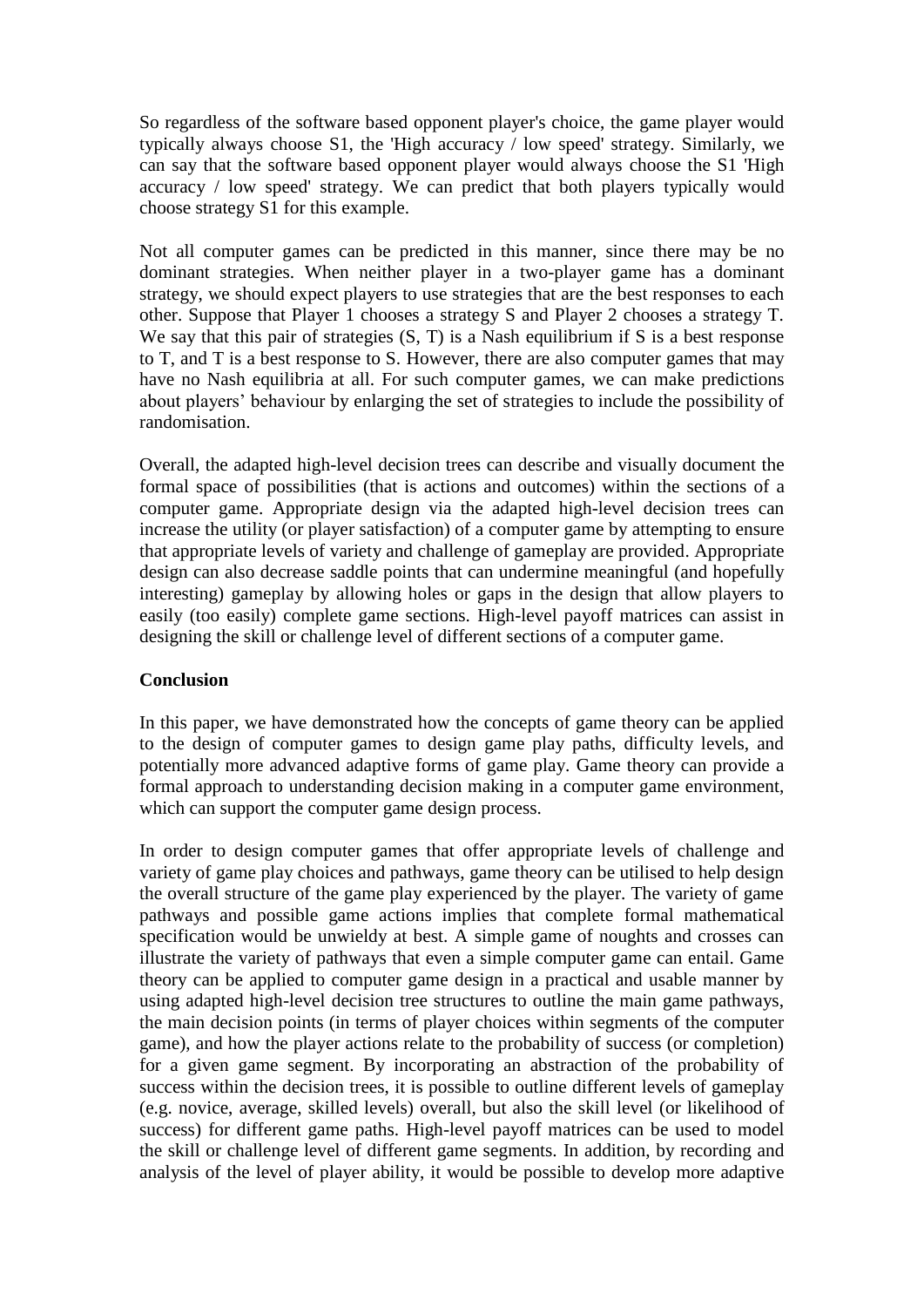gameplay, where the skill of the player is assessed in previous game sections and future game sections could be altered accordingly.

Overall, adapted decision trees can provide a more formal understanding of the nature of game play, and a decision tree based computer game design approach can provide a straightforward and useful way of developing, documenting and communication the structure of the segments of a computer game. High-level payoff matrices can be used to model and communicate skill and challenge levels in computer game segments. Hopefully the approach to applying game theory to computer games design via the use of adapted high level decision trees incorporating symbolic representation of computer game objects and payoff matrices to model skill and challenge levels can be of use to computer games designers and developers, when moving between the storyboarding and program design phases of computer games design.

#### **References**

- Akcaoglu, M. (2016) Design and implementation of the Game-Design and Learning Program, TechTrends, 60, 2, 114-123.
- Ampatzoglou, A., Chatzigeorgiou, A. (2007) Evaluation of object-oriented design patterns in game development, Information and Software Technology, 49, 5, 445-454.
- Ampatzoglou, A., Stamelos, I. (2010). Software engineering research for computer games: A systematic review, Information and Software Technology, 52, 9, 888-901.
- Boyle, E., Connolly, T., Hainey, T., Boyle, J. (2012) Engagement in digital entertainment games: A systematic review, Computers in Human Behavior, 28, 3, 771-780.
- Davis, M. (1983) Game theory: a nontechnical introduction, Basic books, New York, USA.
- Dickey, M. (2005) Engaging by design: How engagement strategies in popular computer and video games can inform instructional design, Educational Technology Research and Development, 53, 2, 67-83.
- Dormans, J. (2011) Simulating Mechanics to Study Emergence in Games, in Proceedings of the Artificial Intelligence in the Game Design Process Workshop at the Seventh Artificial Intelligence and Interactive Digital Entertainment Conference, October 10 - 14, 2011, Stanford University, California, USA, pp. 2-5.
- Ellington, H., Addinall, E., Percival, F. (1982) A handbook of game design, Kogan Page, London, England.
- Frossard, F., Barajas, M., Trifonova, A. (2012) A Learner-Centred Game-Design Approach: Impacts on Teachers' Creativity, Digital Education Review, 21, 13- 22.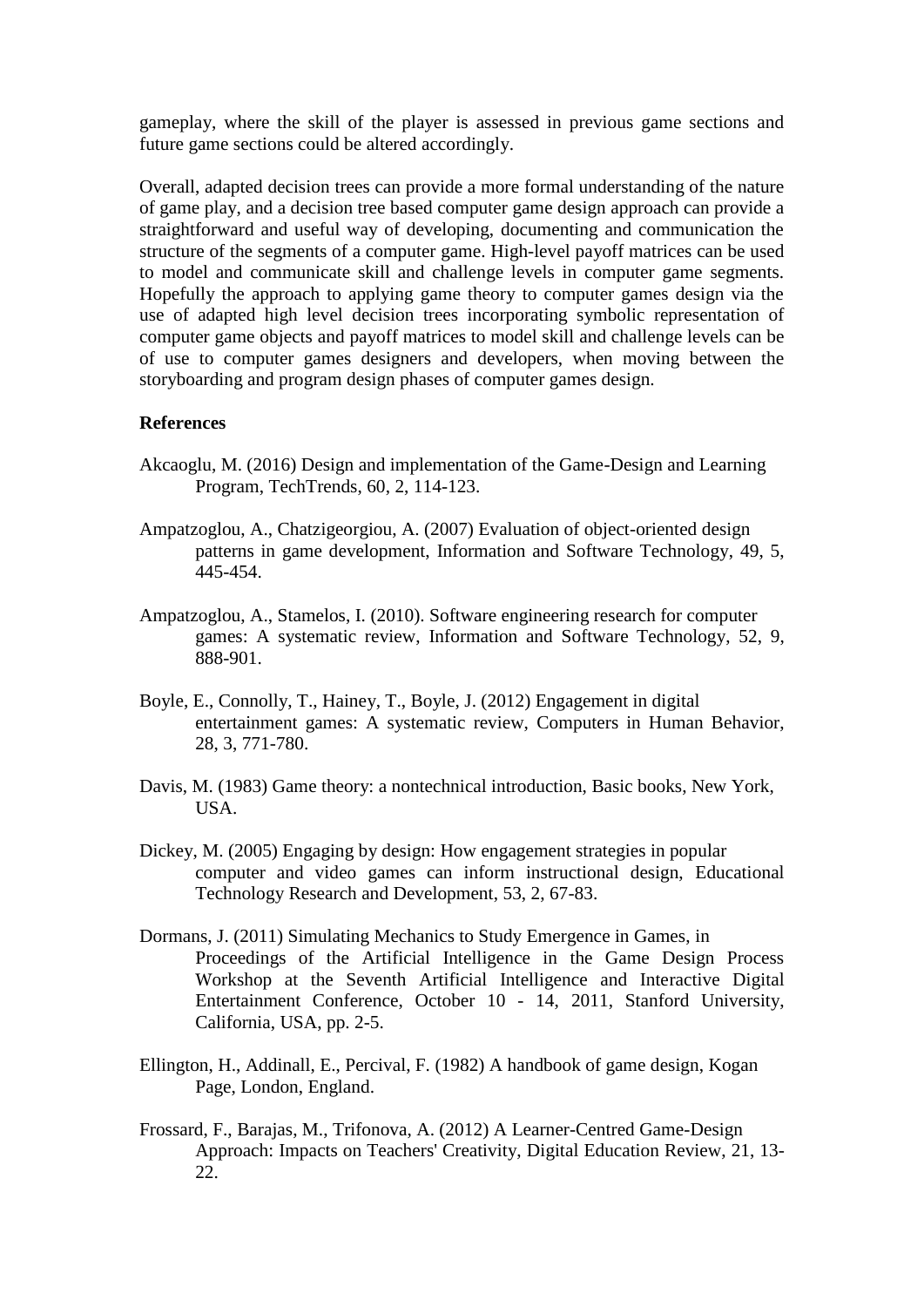- Fullerton, T. (2008) Games Design Workshop: A playcentric approach to creating innovative games, Morgan Kaufmann, Burlington, MA, USA.
- Gold, J. (2004) Object oriented game development, Addison Wesley, Harrow, UK.
- Hunicke, R., LeBlanc, M., Zubek, R. (2004) MDA: A formal approach to game design and game research, in Proceedings of the AAAI Workshop on Challenges in Game AI, July  $25 - 26$ , 2004, San Jose McEnery Convention Center, San Jose, California, USA, pp. 17 - 22.
- Jeffries, K. (2011) Skills for creativity in games design, Design Studies, 32, 1, 60-85.
- Jones, M. (2008) Artificial Intelligence: A Systems Approach, Infinity Science Press, Hingham, MA, USA.
- LaMothe, A. (2002) Tricks of the Windows game programming gurus, Sams Publishing, Indianapolis, Indiana, USA.
- Martens, C. (2015) Ceptre: A language for modelling generative interactive systems, in Proceedings of Eleventh Artificial Intelligence and Interactive Digital Entertainment Conference, November 14 – 18, 2015, University of California, Santa Cruz, California, USA, pp. 51 – 57.
- Moreno-Ger, P., Sierra, J., Martínez-Ortiz, I., Fernández-Manjón, B. (2007) A documental approach to adventure game development, Science of Computer Programming, 67, 1, 3-31.
- Nash, J. (1951) Non-cooperative games, Annals of Mathematics, 54, 286–295.
- O'Hagan, A., Coleman, G., O'Connor, R. (2014) Software development processes for games: a systematic literature review, In Proceedings of European Conference on Software Process Improvement, Springer, Berlin, pp. 182-193.
- Qureshi, N., Mushtaq, H., Aslam, M., Ahsan, M., Ali, M., Atta, M. (2012) Computing Game Design with Automata Theory, International Journal of Multidisciplinary Sciences and Engineering, 3, 5, 13-21.
- Rollings, A., Morris, D. (2004) Game Architecture and Design: A New Edition, New Riders Publishing, Indianapolis, Indiana, USA.
- Saken, K., Zimmerman, E. (2004) Rules of Play Game Design Fundamentals, The MIT Press, Cambridge, Massachusetts, USA.
- Smith, A., Nelson, M., Mateas, M. (2010) Ludocore: A logical game engine for modelling videogames, in Proceedings of the IEEE Symposium on Computational Intelligence and Games, 18 - 21 August, 2010, IT University of Copenhagen, Copenhagen, Denmark, pp. 91-98.

Stenros, J. (2016) The Game Definition Game: A Review, Games and culture,